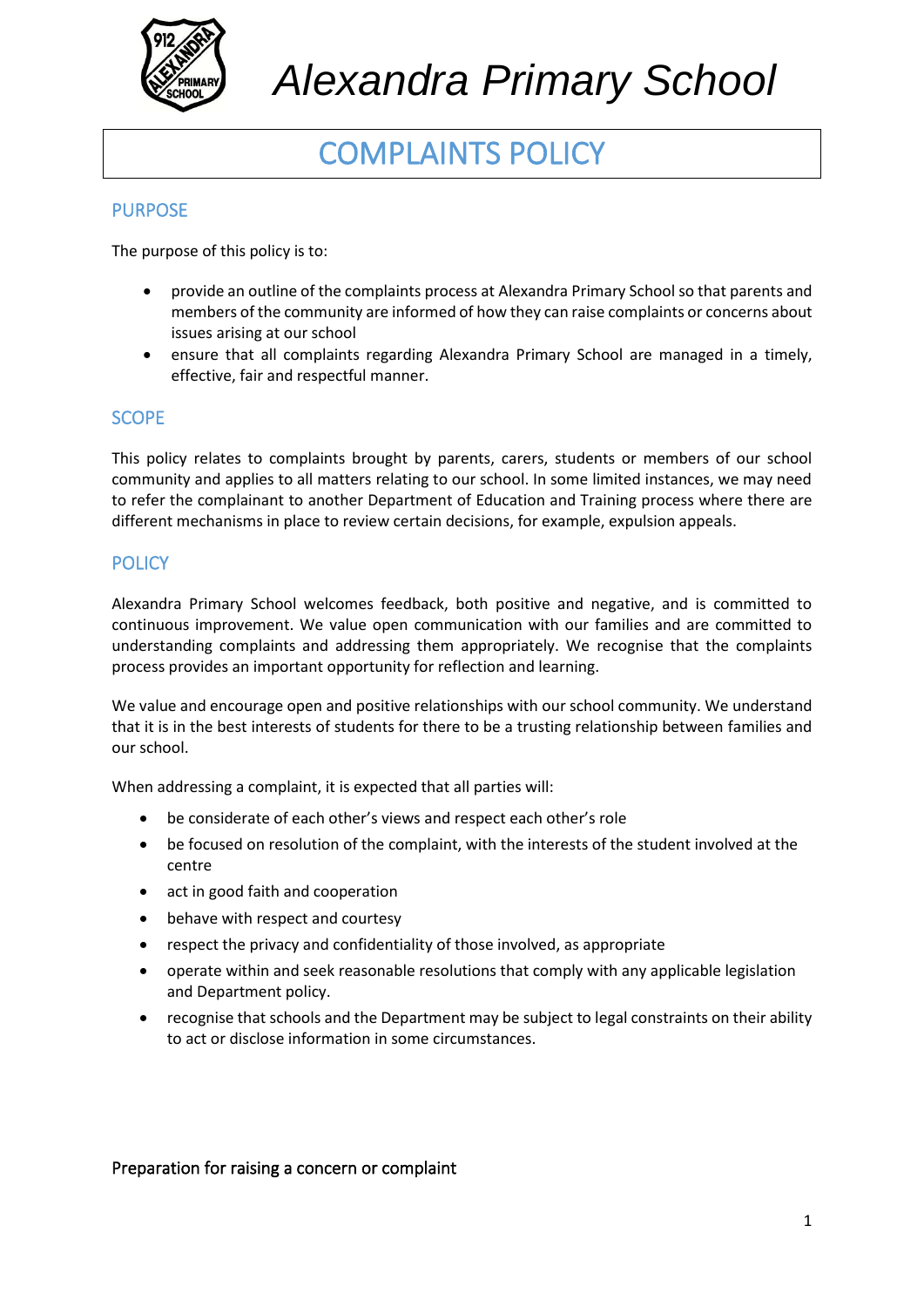

Alexandra Primary School encourages parents, carers or members of the community who may wish to submit a complaint to:

- carefully consider the issues you would like to discuss
- remember you may not have all the facts relating to the issues that you want to raise
- think about how the matter could be resolved
- be informed by checking the policies and guidelines set by the Department and Alexandra Primary School (see "Further Information and Resources" section below).

#### Support person

You are welcome to have a support person to assist you in raising a complaint with our school. Please advise us if you wish to have a support person to assist you, and provide their name, contact details, and their relationship to you.

#### Complaints process

Alexandra Primary School is always happy to discuss with parents/carers and community members any concerns that they may have. Concerns in the first instance should be directed to your childs teacher. Where possible, school staff will work with you to ensure that your concerns are appropriately addressed.

Where concerns cannot be resolved in this way, parents or community members may wish to make a formal complaint to the school principal.

If you would like to make a formal complaint, in most cases, depending on the nature of the complaint raised, our school will first seek to understand the issues and will then convene a resolution meeting with the aim of resolving the complaint together. The following process will apply:

- **1. Complaint received:** Please either email, telephone or arrange a meeting through the front office with the Principal, to outline your complaint so that we can fully understand what the issues are. We can discuss your complaint in a way that is convenient for you, whether in writing, in person or over the phone.
- **2. Information gathering:** Depending on the issues raised in the complaint, the Principal may need to gather further information to properly understand the situation. This process may also involve speaking to others to obtain details about the situation or the concerns raised.
- **3. Response:** Where possible, a resolution meeting will be arranged with the Principal to discuss the complaint with the objective of reaching a resolution satisfactory to all parties. If after the resolution meeting we are unable to resolve the complaint together, we will work with you to produce a written summary of the complaint in the event you would like to take further action about it. In some circumstances, the Principal may determine that a resolution meeting would not be appropriate. In this situation, a response to the complaint will be provided in writing.
- **4. Timelines:** Alexandra Primary School will acknowledge receipt of your complaint as soon as possible (usually within two school days) and will seek to resolve complaints in a timely manner. Depending on the complexity of the complaint, Alexandra Primary School may need some time to gather enough information to fully understand the circumstances of your complaint. We will endeavour to complete any necessary information gathering and hold a resolution meeting where appropriate within 10 working days of the complaint being raised.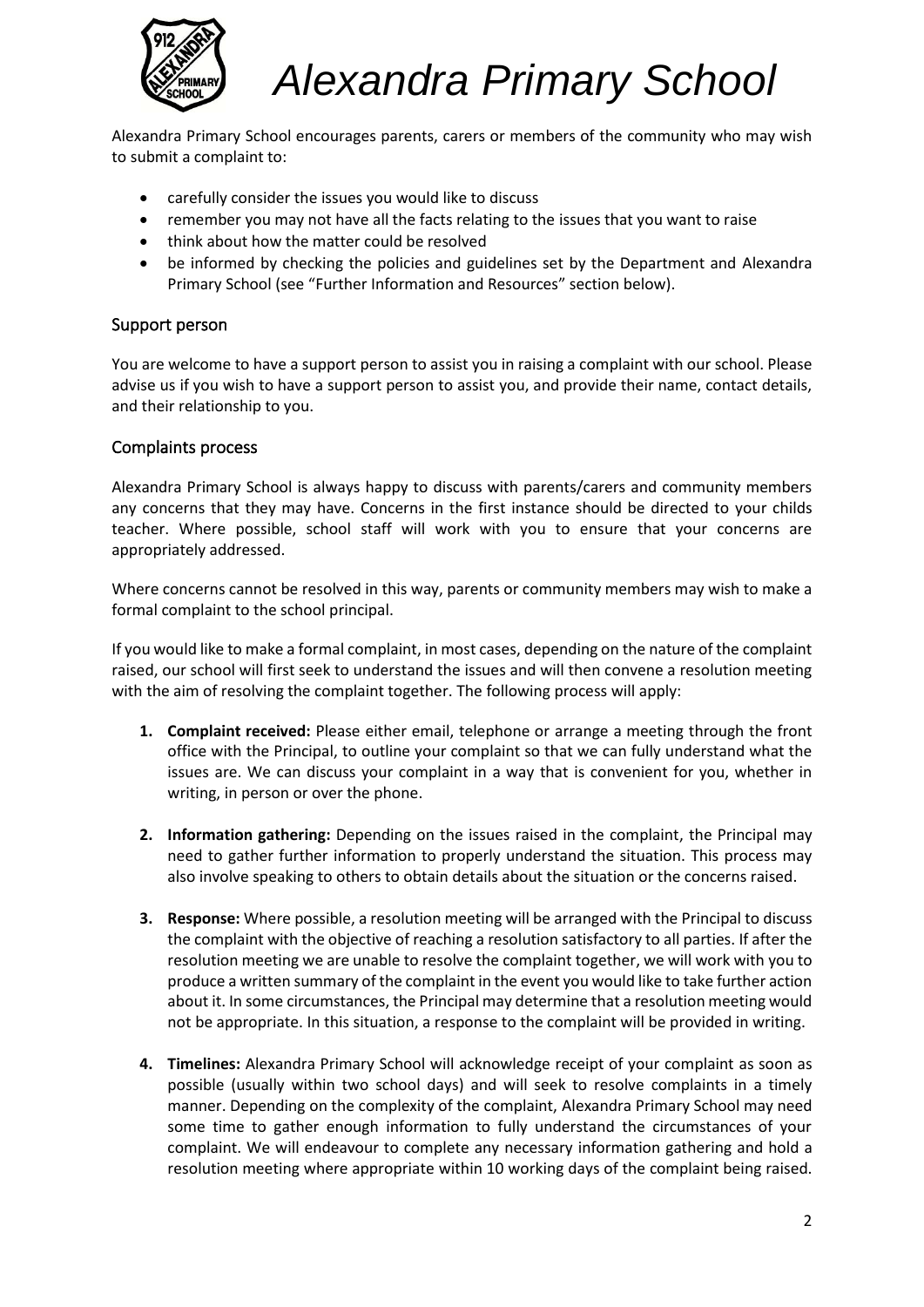

In situations where further time is required, Alexandra Primary School will consult with you and discuss any interim solutions to the dispute that can be put in place.

Please note that unreasonable conduct (e.g. vexatious complaints) may need to be managed differently to the procedures in this policy.

#### Resolution

Where appropriate, Alexandra Primary School may seek to resolve a complaint by:

- an apology or expression of regret
- a change of decision
- a change of policy, procedure or practice
- offering the opportunity for student counselling or other support
- other actions consistent with school values that are intended to support the student, parent and school relationship, engagement, and participation in the school community.

In some circumstances, Alexandra Primary School may also ask you to attend a meeting with an independent third party, or participate in a mediation with an accredited mediator to assist in the resolution of the dispute.

#### Escalation

If you are not satisfied that your complaint has been resolved by the school, or if your complaint is about the Principal and you do not want to raise it directly with them, then the complaint should be referred to the North East Victorian Region.

Alexandra Primary School may also refer a complaint to North East Victorian Region if we believe that we have done all we can to address the complaint.

For more information about the Department's parent complaints process, including the role of the Regional Office, please see: [Raise a complaint or concern about your school](https://www.education.vic.gov.au/parents/going-to-school/Pages/school-complaints.aspx#policy) .

### **COMMUNICATION**

This policy will be communicated to our school community in the following ways:

- Available publicly on school website
- Included in staff induction processes
- Annual reference in school newsletter